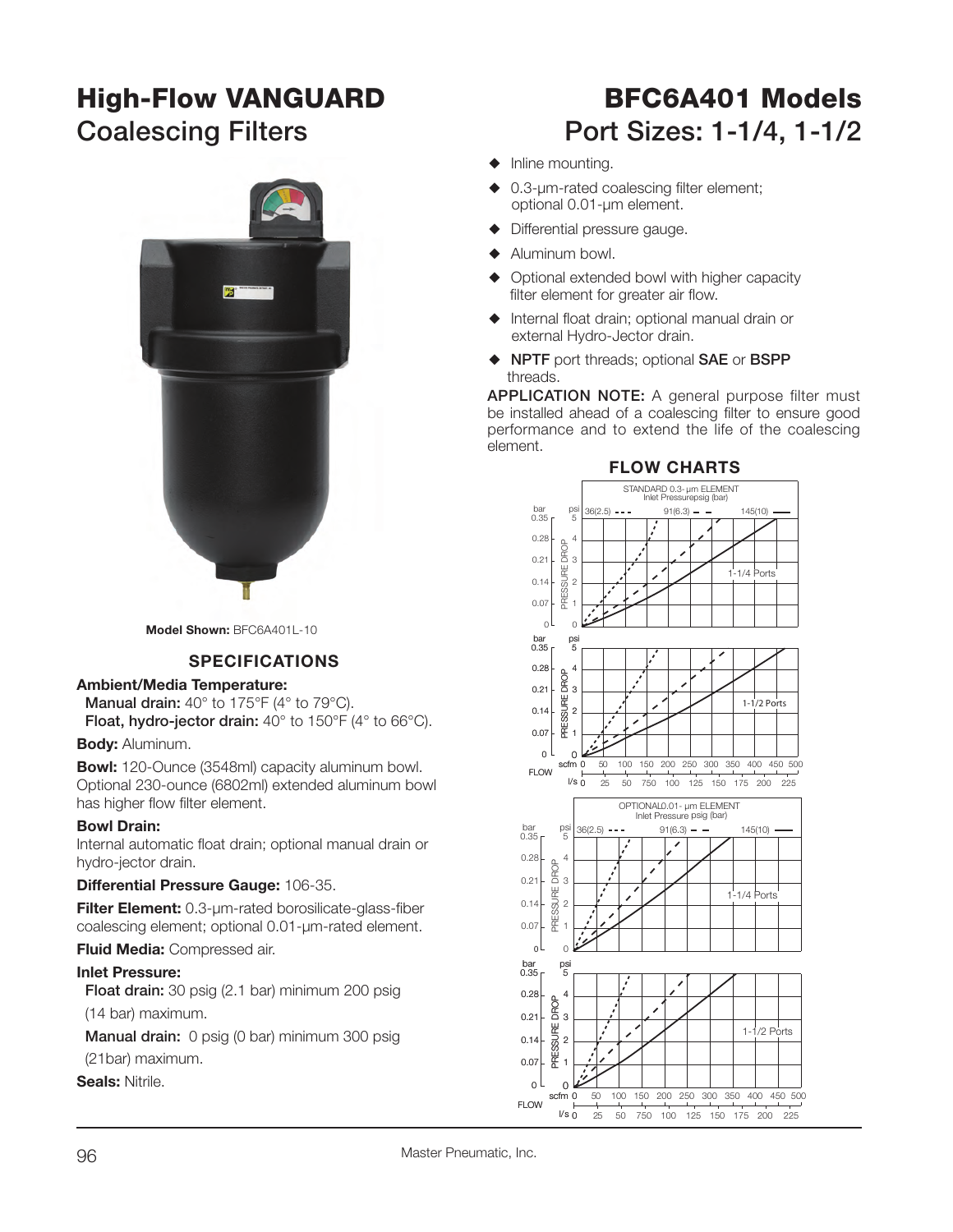|                                                                                                                                                                                                                                                                                                                                                                                                                                              |   |                             | <b>DIMENSIONS</b> inches (mm)                  |              |                        |                                                             |                                                                                                                                                             |
|----------------------------------------------------------------------------------------------------------------------------------------------------------------------------------------------------------------------------------------------------------------------------------------------------------------------------------------------------------------------------------------------------------------------------------------------|---|-----------------------------|------------------------------------------------|--------------|------------------------|-------------------------------------------------------------|-------------------------------------------------------------------------------------------------------------------------------------------------------------|
| <b>Bowl</b>                                                                                                                                                                                                                                                                                                                                                                                                                                  | A | в *                         | $\mathbf C$                                    | <b>Depth</b> | Weight *<br>Ib (kg)    |                                                             |                                                                                                                                                             |
| Standard                                                                                                                                                                                                                                                                                                                                                                                                                                     |   |                             | 8.1 (204.7) 12 (305.1) 4.6 (117.4)             | 8 (203.2)    | 17(7.8)                |                                                             | в                                                                                                                                                           |
| Extended                                                                                                                                                                                                                                                                                                                                                                                                                                     |   |                             | 8.1 (204.7) 18.3 (465.1) 4.6 (117.4) 8 (203.2) |              | 26(11.8)               |                                                             |                                                                                                                                                             |
| * = With hydro-jector external drain, dimension B is increased by 8.0 inches                                                                                                                                                                                                                                                                                                                                                                 |   |                             |                                                |              |                        |                                                             | в                                                                                                                                                           |
| (203 mm), and weight is increased by 2.56 pounds (1.18 kg)                                                                                                                                                                                                                                                                                                                                                                                   |   |                             |                                                |              |                        | <b>Standard</b>                                             |                                                                                                                                                             |
|                                                                                                                                                                                                                                                                                                                                                                                                                                              |   |                             |                                                |              |                        | <b>Bowl</b>                                                 |                                                                                                                                                             |
|                                                                                                                                                                                                                                                                                                                                                                                                                                              |   |                             |                                                |              |                        |                                                             | <b>Extended</b>                                                                                                                                             |
|                                                                                                                                                                                                                                                                                                                                                                                                                                              |   |                             |                                                |              |                        |                                                             | <b>Bowl</b>                                                                                                                                                 |
|                                                                                                                                                                                                                                                                                                                                                                                                                                              |   | <b>ISO</b><br><b>Filter</b> |                                                |              |                        | <b>Element Type</b>                                         | <b>REPLACEMENT FILTER ELEMENT KITS</b><br><b>Kit Number</b>                                                                                                 |
|                                                                                                                                                                                                                                                                                                                                                                                                                                              |   | <b>Symbols</b>              |                                                |              |                        | 0.3 µm Standard bowl (Std element)                          | A106-24                                                                                                                                                     |
|                                                                                                                                                                                                                                                                                                                                                                                                                                              |   |                             |                                                |              |                        | 0.3 µm Extended bowl                                        | A106-24L                                                                                                                                                    |
| <b>Manual</b><br><b>Drain</b>                                                                                                                                                                                                                                                                                                                                                                                                                |   |                             | <b>Automatic</b><br><b>Drain</b>               |              | Models with E8 option: | 0.01 µm Standard bowl                                       | A106-24E8                                                                                                                                                   |
|                                                                                                                                                                                                                                                                                                                                                                                                                                              |   |                             |                                                |              |                        | 0.01 µm Extended bowl                                       | A106-24LE8                                                                                                                                                  |
| <b>DRAIN TYPE</b><br>Internal automatic float drain (brass stem)  FC6A<br>External Hydro-Jector drain  FC7AE<br>No drain (less drain cock)  FC7A<br><b>BOWL SIZE</b><br>Standard Bowl  Leave Blank<br><b>DIFFERENTIAL PRESSURE GAUGE</b><br>Large differential pressure gauge  L<br>Small differential pressure gauge  S<br>Large differential pressure gauge  E<br>with normally open reed switch.<br>Large differential pressure gauge  E2 |   |                             | <b>FC6A 401</b>                                |              |                        | <b>PORT TYPE</b><br><b>ELEMENT TYPE</b><br><b>PORT SIZE</b> | NPTF  Leave Blank<br><b>BFC6A</b><br>0.3-um element  Leave Blank<br>0.01-um element  E8<br>1-1/2 NPTF  12<br>1-5/8-12 UNF SAE  S20<br>1-7/8-12 UNF SAE  S24 |
| with normally closed reed switch.                                                                                                                                                                                                                                                                                                                                                                                                            |   |                             |                                                |              |                        | DIFFERENTIAL PRESSURE GAUGES                                |                                                                                                                                                             |
|                                                                                                                                                                                                                                                                                                                                                                                                                                              |   |                             |                                                |              |                        |                                                             |                                                                                                                                                             |
|                                                                                                                                                                                                                                                                                                                                                                                                                                              |   |                             | <b>Small Slide Gauge</b><br>K103-151           |              |                        | Large Dual Face Gauge<br>106-35                             | VANGUARD High-Flow Coalescing Filter,<br>Large Dual Face Gauge<br>with Reed Switch<br>106-35E (Normally Open)<br>106-35EC (Normally Closed)                 |

Master Pneumatic, Inc.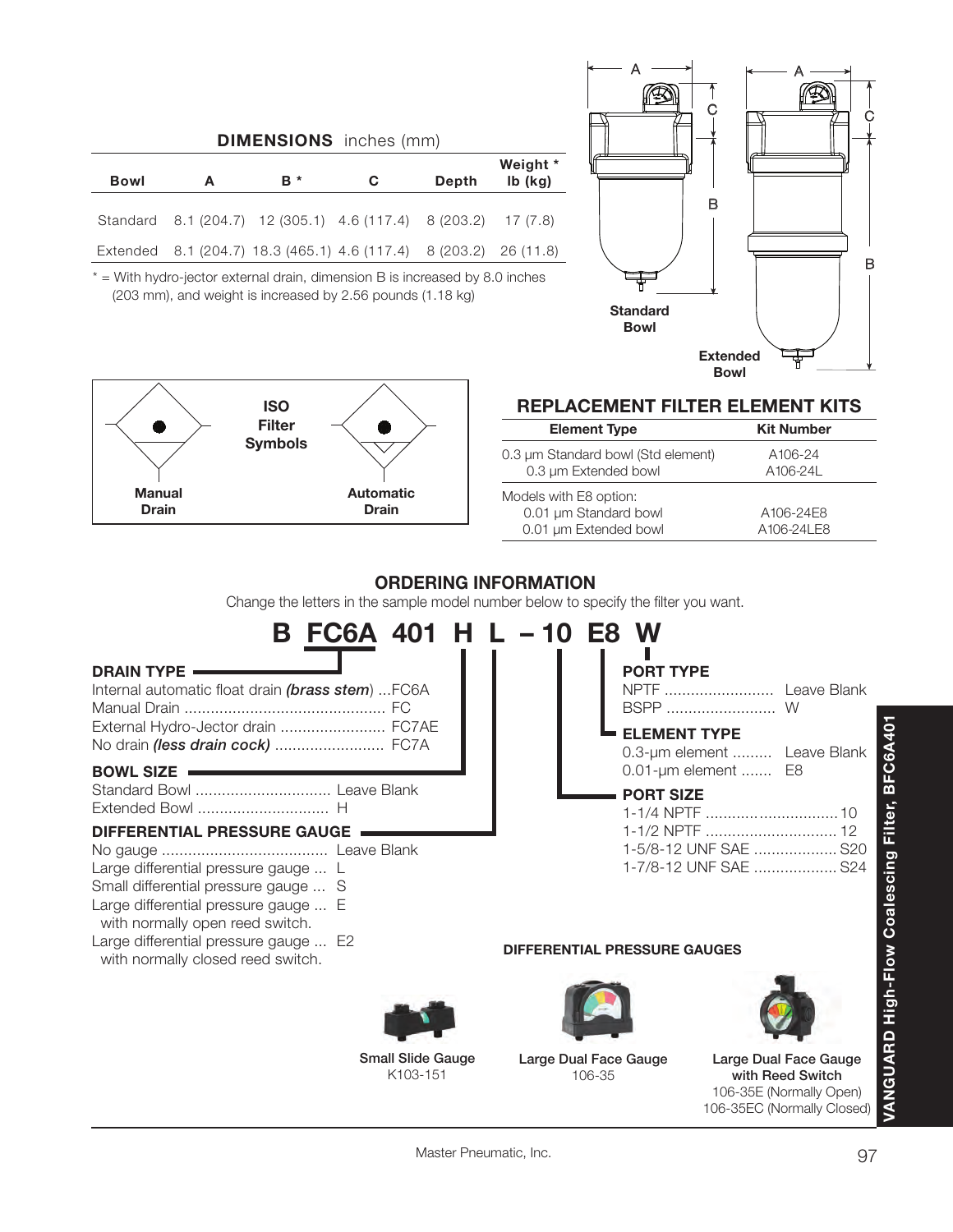## **High-Flow VANGUARD BFC6A401H Model**

# **Coalescing Filters Coalescing Filters Port Size: 2**



**Model Shown:** BFC6A401HL-16

#### **SPECIFICATIONS**

#### **Ambient/Media Temperature:**

**Manual drain:** 40° to 175°F (4° to 79°C). **Float, hydro-jector drain:** 40° to 150°F (4° to 66°C).

#### **Body:** Aluminum.

**Bowl:** 230-Ounce (6802ml) capacity aluminum bowl; has higher flow filter element.

#### **Bowl Drain:**

Internal automatic float drain; optional manual drain or exernal hydro-jector drain.

#### **Differential Pressure Gauge:** 106-35.

**Filter Element:** 0.3-µm-rated borosilicate-glass-fiber coalescing element; optional 0.01-µm-rated element.

**Fluid Media:** Compressed air.

#### **Inlet Pressure:**

 **Float drain:** 30 psig (2.1 bar) minimum 200 psig

(14 bar) maximum.

**Manual drain:** 0 psig (0 bar) minimum 300 psig

(21bar) maximum.

**Seals:** Nitrile.

- $\blacklozenge$  Inline mounting.
- $\triangle$  0.3-µm-rated coalescing filter element; optional 0.01-µm element.
- $\blacklozenge$  Differential pressure gauge.
- Aluminum bowl.
- Internal float drain; optional manual drain or external Hydro-Jector drain.
- S **NPTF** port threads; optional **SAE** or **BSPP** threads.

**APPLICATION NOTE:** A general purpose filter must be installed ahead of a coalescing filter to ensure good performance and to extend the life of the coalescing element.